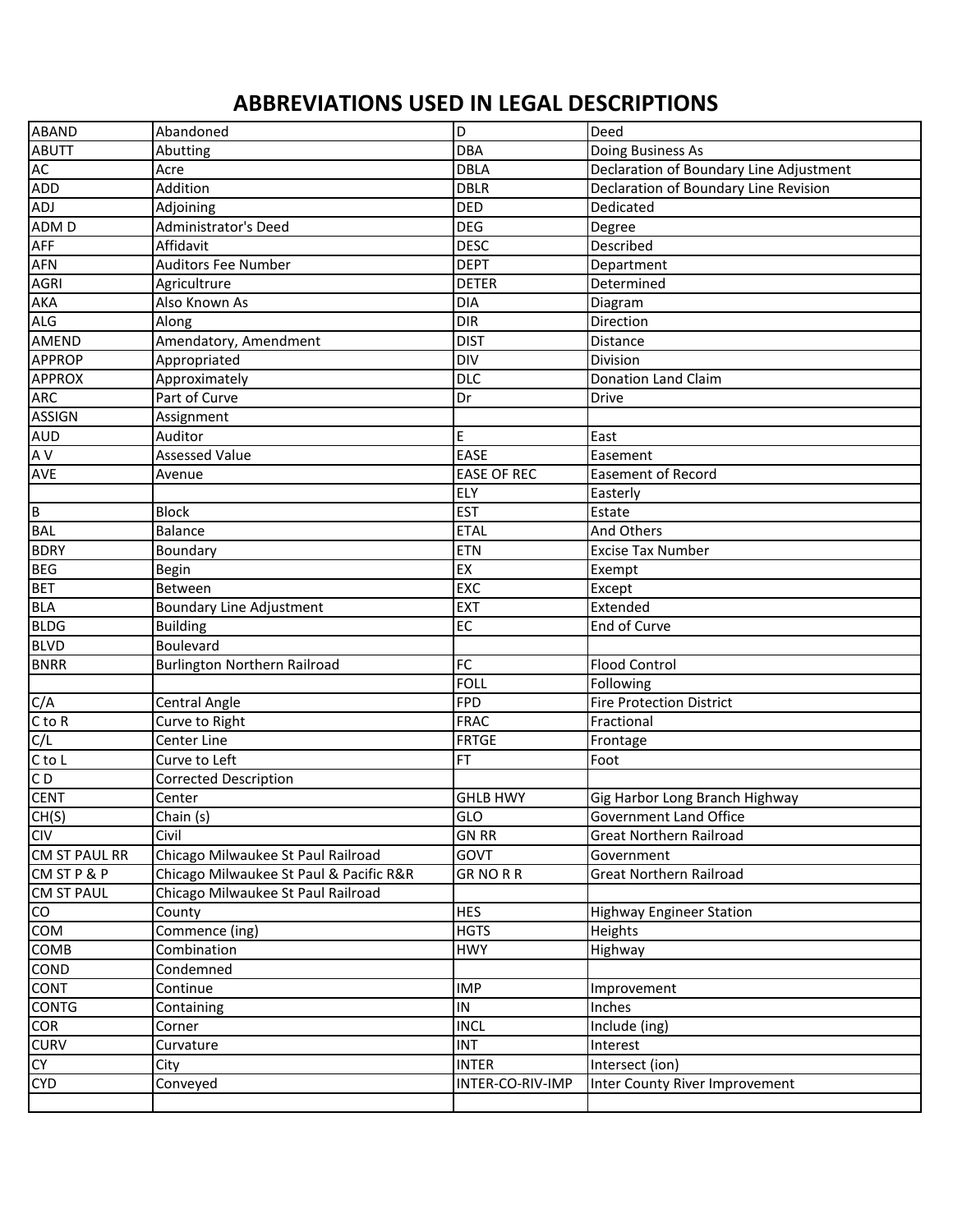| L OF DLC                | Ell of DLC                        | POB                | Point of Beginning                 |
|-------------------------|-----------------------------------|--------------------|------------------------------------|
| <b>L&amp;A</b>          | Love & Affection                  | <b>POR</b>         | Portion                            |
|                         | Lot (Platted)                     | PRI                | Private                            |
| $\frac{L}{L}$           | Left                              | PROB               | Probate                            |
| LK                      | Lake                              | PROD               | Produced                           |
| <b>LL</b>               | Large Lot                         | <b>PROLNG</b>      | Prolongation                       |
| LAT                     | Latitude                          | <b>PROP</b>        | Property                           |
| LBR                     | Lumber                            | <b>PSH</b>         | Primary State Highway              |
| <b>LD</b>               | Land                              | PSE R/W            | Puget Sound Electric R/W           |
| $\overline{\mathsf{L}}$ | Line                              | <b>PSPL</b>        | Puget Sound Power & Light          |
| <b>LIAD</b>             | Local Improvement Assessment Deed | PT                 | Point                              |
| <b>LIN</b>              | Lineal                            | <b>PUY IND RES</b> | <b>Puyallup Indian Reservation</b> |
| LOC                     | Locate, Located                   | <b>PUY RIV</b>     | Puyallup River                     |
| LONG                    | Longitude                         |                    |                                    |
| <b>LOT</b>              | Government Lot                    | QCD                | Quit Claim Deed                    |
| <b>LY</b>               | Lying                             |                    |                                    |
|                         |                                   | R                  | Right                              |
| <b>MIL</b>              | Military                          | R/A                | <b>Right Angle</b>                 |
| <b>MC</b>               | <b>Meander Corner</b>             | R/W                | Right of Way                       |
| ML                      | <b>Meander Line</b>               | <b>RAD</b>         | Radius                             |
| <b>MEAS</b>             | Measured                          | <b>RCW</b>         | Revised Code of Washington         |
| <b>MIN RTS</b>          | Mineral Rights                    | <b>RD</b>          | Road                               |
| <b>MON</b>              | Monument                          | <b>REC</b>         | Recorded, Record                   |
| M/L                     | More or Less                      | <b>REF</b>         | Referred, Reference                |
| <b>MTN</b>              | Mountain                          | <b>REG</b>         | Registration                       |
|                         |                                   | <b>RELOC</b>       | Relocation                         |
| $\overline{N}$          | North                             | <b>RES</b>         | Reserve, Resolution                |
| <b>NE</b>               | Northeast                         | <b>RESEV</b>       | Reservation                        |
| <b>NELY</b>             | Northesterly                      | <b>REV</b>         | Revenue                            |
| <b>NLY</b>              | Northerly                         | <b>RGE</b>         | Range                              |
| <b>NPRR</b>             | Northern Pacific Railroad         | <b>RIV</b>         | River                              |
| <b>NW</b>               | Northwest                         | <b>ROS</b>         | Record of Survey                   |
| <b>NWLY</b>             | Northwesterly                     | <b>RPT</b>         | Replat                             |
| <b>NO</b>               | Number                            | <b>RY</b>          | Railway                            |
| N/S                     | North South                       | <b>RR</b>          | Railroad                           |
|                         |                                   |                    |                                    |
| OPP                     | Opposite                          | S                  | South                              |
| OPTG                    | Operating                         | SCH <sub>D</sub>   | <b>School District</b>             |
| <b>OPTG PROP</b>        | <b>Operating Property</b>         | SD                 | Said                               |
| ORD                     | Ordinance                         | <b>SE</b>          | Southeast                          |
| ORIG                    | Original                          | <b>SEC</b>         | Section                            |
|                         |                                   | <b>SEG</b>         | Segregation                        |
| P OF T                  | Point of Tangent                  | <b>SELL ASSIGN</b> | Seller's Assignment                |
| P CO                    | Pierce County                     | <b>SELY</b>        | Southeasterly                      |
| <b>PAC TRAC</b>         | <b>Pacific Traction</b>           | Я                  | Shore                              |
| PAR                     | Parallel                          | <b>SH LDS</b>      | Shore Lands                        |
| PAR/W                   | Parallel with                     | <b>SHERD</b>       | Sheriff's Deeds                    |
| PC                      | Point of Curve                    | SP                 | Short Plat                         |
| PCC                     | Point of Compound curve           | <b>SSH</b>         | Seconday State Highway             |
| PEC                     | Pre-emption Claim                 | <b>ST</b>          | Street                             |
| PEN LT CO               | Penninsula Light Company          | <b>ST</b>          | Spiral of Tangent                  |
| PERP EASE               | Perpetual Easement                | <b>SR</b>          | <b>State Route</b>                 |
| PI                      | Point of Intersection             | <b>SUBD</b>        | Subdivision, Subdivided            |
| PL                      | Place                             | <b>SUBJ</b>        | Subject                            |
|                         |                                   | SWD                | <b>Statutory Warranty Deed</b>     |